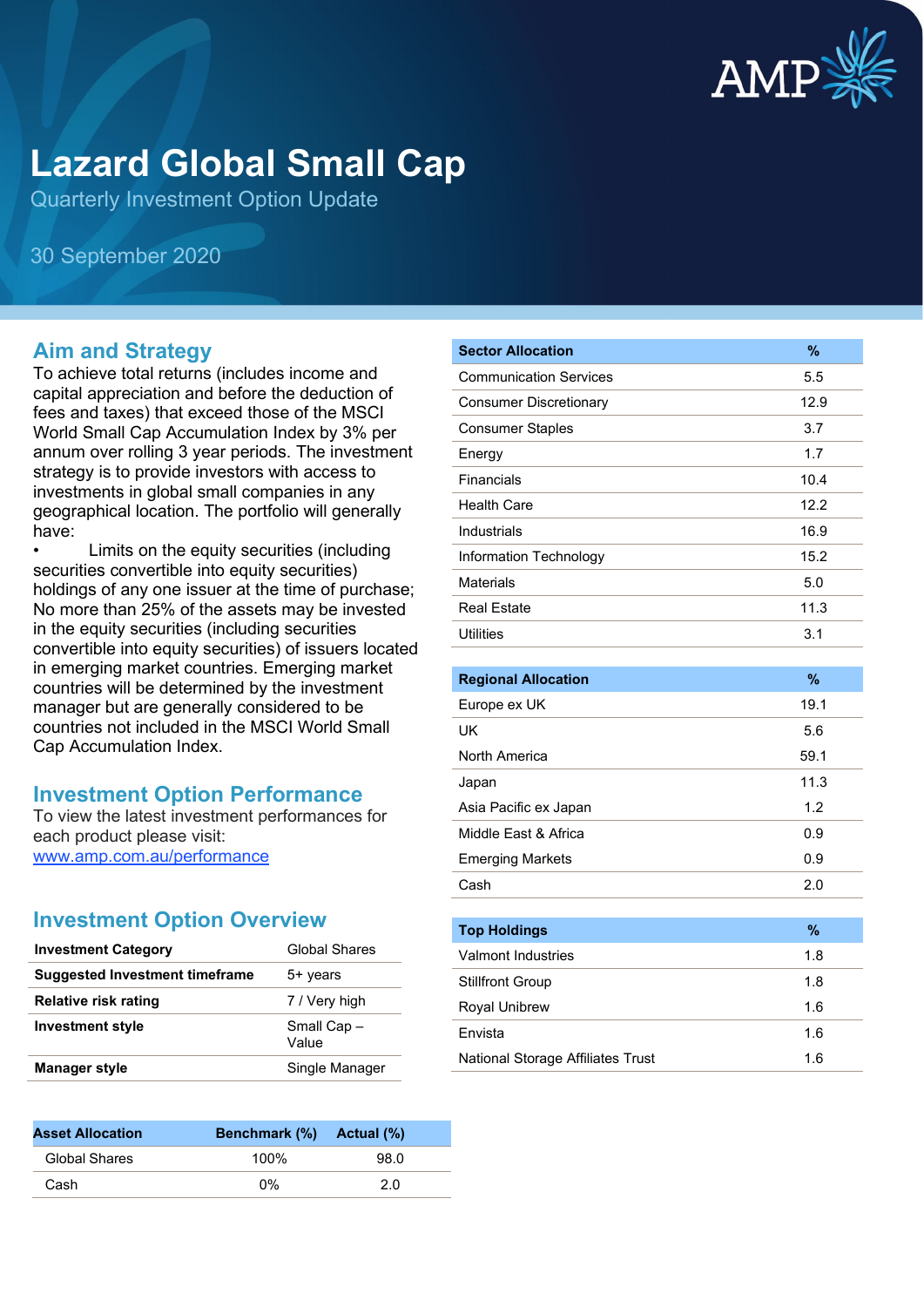### **Investment Option Commentary**

The Global Small Cap strategy increased in absolute terms but underperformed its benchmark, the MSCI World Small Cap Index, in the quarter. The portfolio benefited from stock selection in health care and financials while stock selection in consumer discretionary, industrials, and technology detracted. By geography, stock selection in the United States and Japan detracted.

Stelco, a Canadian-listed steel producer, contributed to performance. The company reported better-thanexpected revenue and earnings. It began renting out excess land holdings, which added incremental cash flow outside steel-based end markets. Improving execution and presales that should enable Stelco to operate effectively at 100% capacity, coupled with stabilizing end prices, buoyed the shares.

Stillfront, a Swedish-listed mobile app developer, also contributed during the quarter. Its medium-term outlook solidified the market's opinion of its competitive positioning. The company reported accelerated demand and forged ahead with its M&A consolidation strategy.

Bravura, a leading financial software company based in Australia, detracted from performance. The company has developed a loyal user base, rolling out new product offerings and expanding its geographic footprint. The company's earnings feel below expectations, however, with Brexit and COVID-19 uncertainties weighing on deal flow. After speaking with management, we concluded that the diminished pipeline was related to market slowdown not company share loss.

Hunting, a UK-listed oil and gas company, also cost performance. Energy sector sentiment was broadly negative as a result of the period's demand shock.

Lazard have maintained our holdings in all four stocks.

#### **Market Commentary**

Global equities continued their recovery into the third quarter. Shares of companies that stand to benefit from structural change post COVID 19 fared particularly well. Continental Europe outperformed in the period as economic stimulus supported equities. Japanese shares also outperformed with COVID-19 affecting the economy relatively less than other markets. The United States lagged because of high COVID-19 case levels and political uncertainty. So did the United Kingdom as Brexit uncertainty persisted and COVID-19 lockdowns resumed. In this environment, consumer discretionary and communication services led the market, while materials and energy trailed.

### **Outlook**

The impact of COVID-19 has been widespread, dramatically impacting US employment numbers and global PMIs. While the US election and issues like OPEC and Russia energy strategy are important risk factors, COVID-19 still poses the greatest risk in our view. In addition, the accommodative actions of central banks in an already levered world demand the attention of investors.